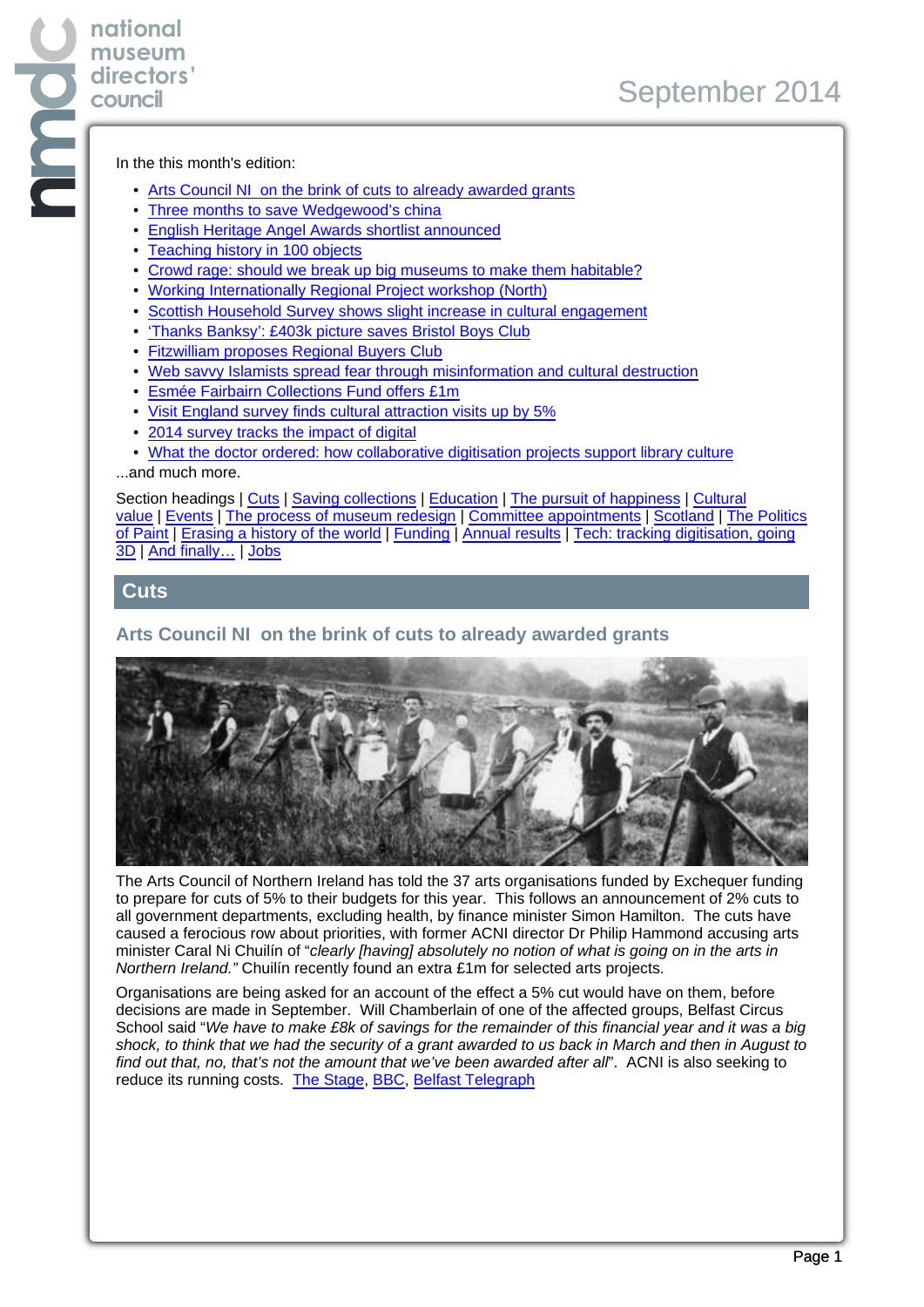#### **Kirklees Council seeks 'commercial alternatives' to closing three museums**

Kirklees Council has announced that it will be more than halving its budget for museums and art galleries by 2017/18, from £1m this year to £491k. It suggests that three out of the five museums it runs will close: Tolson Museum, Oakwell Hall, Red House Museum, Bagshaw Museum and Dewsbury Museum. The Council voted against closing the Red House Museum in 2012, while closing the Bagshaw Museum might mean the HLF recovering some of a grant made in 2009. Council leader David Sheard said: "We are putting this information out in full, earlier than ever before, so people have the chance to come forward with alternatives, but at a time when they can be costed to make sure they are viable." [Museums Journal](http://www.museumsassociation.org/museums-journal/news/18082014-kirklees-council-proposes-closing-three-museums)

#### **Protests from cultural organisations cut by ACE**

Two arts groups which lost substantial funding from Arts Council England in the 2015–18 round are organising protests. The Orange Tree Theatre, a high profile casualty which lost all its funding on new Director Paul Miller's first day in the job, has organised a petition of 800 theatre workers including Penelope Wilton and David Tennant. An Equity spokesman said the theatre was likely to survive the cut, but that it represented a 'massive error of judgement'. Meanwhile supporters of the Black-E, which lost 35% of its grant despite being re-rated as 'strong' in disputed areas such as BME representation, are holding a protest including singing and dancing outside ACE's offices in September. [Liverpool Echo](http://www.liverpoolecho.co.uk/news/black-e-protests-london-over-35-7684978), [The Stage](http://www.thestage.co.uk/news/2014/08/actors-accuse-arts-council-massive-error-orange-tree/)

#### **Grassroots artists group calls on creatives to mobilise against cuts**

Two hundred artists have formed a new group, the Artists' Assembly Against Austerity to protest against government cultural cuts. They include writer Blake Morrison and actor Maxine Peake and artist Peter Kennard. In a letter to the Guardian they write: "Our demands centre on four key issues: keep healthcare free at the point of need and resist privatisation; ensure equal access to arts education by scrapping student fees and ending cuts to creative subjects in schools and universities; provide affordable homes and studios by capping rents; and invest in the arts, which generate a significant cash benefit to the taxpayer. This means no more cuts to the cultural and heritage sectors and reinstatement of arts funding to pre-2010 levels, appropriately adjusted for inflation." [Guardian](http://www.theguardian.com/society/2014/aug/27/artists-against-austerity-campaign-against-cuts-china-mieville-grace-petrie-peter-kennard-bragg) (article), [Guardian](http://www.theguardian.com/culture/2014/aug/27/artists-fight-back-against-cuts) (letter)

# **MA cuts survey deadline extended**

The Museums Association has extended the deadline for its annual survey into cuts in the sector. They are particularly keen to get more responses from larger museum services. The new deadline for replies is 18th September. [Museums Association](http://museumsassociation.org/forms/cuts-survey-2014)

# **Saving collections**

#### **Three months to save Wedgewood's china**



The Art Fund has launched a campaign to raise £2.74m from the public by 30th November 2014 to save the Wedgewood Collection, which is at risk of being split up and privately sold. When the Wedgewood company went bankrupt in 2009, the museum and its unique collection of china was listed as a saleable asset. Much of it dates from Josiah Wedgewood's creation of the firm in the 18th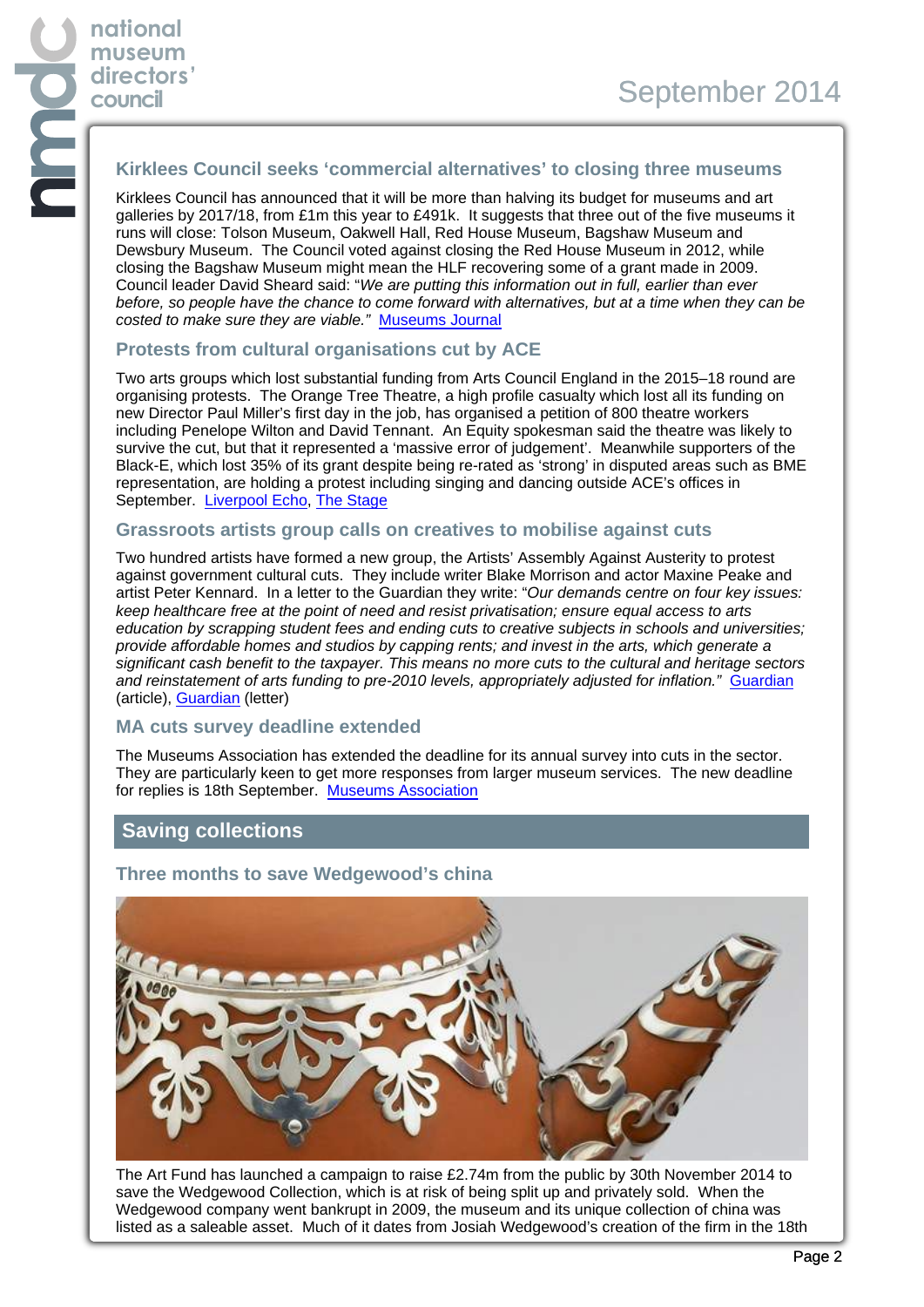century. The Art Fund has stepped in, and has been gathering funds to buy the whole collection and gift it to the V&A, who will then lend it back to the Wedgewood Museum. Most of the £15.75m has already been raised, but it is contingent on the last £2.74m being found within three months.

Tristram Hunt MP is one of the people who has rallied behind the cause, describing Josiah Wedgewood as the 'Steve Jobs of his day' combining design with commercial acumen and an interest in the issues of his time, from the enlightenment to the abolition of slavery. [Save](http://www.savewedgwood.org/) [Wedgewood](http://www.savewedgwood.org/), [Museums Journal](http://www.museumsassociation.org/museums-journal/news/02092014-art-fund-launches-appeal-to-save-wedgwood-collection)

## **Good sports: unusual sporting buildings listed**

Stranded like an exotic flamingo in the middle of a garden centre in Purley, a 1935 art deco diving board is all that remains of an elegant Lido which once existed on the site. It is one of a number of sporting heritage structures which have just received Grade II listings. They include a grandstand, also from the 30s, in Barnet, a squash court in Hammersmith and York Hall, Bethnal Green – a swimming pool and laundry with Turkish Baths in the basement. Culture Minister Ed Vaizey said "These new listings are a fine mixture of buildings and structures, providing a fascinating snapshot of how sport in the capital was enjoyed in years gone by. Each one of them is worth protecting, not just for their architectural value but also to help preserve the memories of glory, excitement and innocent fun they have provided for so many." [English Heritage](http://www.english-heritage.org.uk/about/news/celebrating-londons-sporting-heritage/)

# **English Heritage Angel Awards shortlist announced**

English Heritage has announced the shortlist for the third year of its Angel Awards, supported by Andrew Lloyd Webber and celebrating the people who rescue English heritage sites. Next year for the first time a parallel scheme will be run in Scotland. The sixteen heritage projects on the shortlist range from prehistoric rock paintings in Yorkshire to a derelict church with secret murals. The public will now vote for winners in four categories, who will receive awards on 3rd November. [English](http://www.english-heritage.org.uk/about/news/andrew-lloyd-webber-hails-heroes-of-heritage/) **[Heritage](http://www.english-heritage.org.uk/about/news/andrew-lloyd-webber-hails-heroes-of-heritage/)** 

#### **Collections Trust advice for museums becoming independent trusts**

A number of local authorities are exploring the possibility of museums becoming independent trusts, often in response to government cuts. The Collections Trust says there have been a small number of cases where there has been a perceived conflict of interest between a local authority wishing to keep control of data associated with a collection, rather than hand it to a new trust. CT has issued guidance to deal with such situations, which concludes: "It is the Collections Trust's view, as the national professional association for Collections Management, that the loss of access to the collections documentation would represent a critical risk to the viability of the museum and its ability to fulfil its public and charitable task. We therefore encourage museums and Authorities finding themselves in this position to work together to agree a mutually satisfactory solution which permits the museum to fulfil this task." [Collections Trust](http://www.collectionstrust.org.uk/collections-link/documentation-transfer)

#### **Trouble on't moor as Brontë Society members demand modernisation**

Deep divisions in the Brontë Society, which runs the Brontë Parsonage Museum, have emerged, with two members demanding an Extraordinary General Meeting to remove trustees and organise modernisation. In a letter shown to the Museums Journal they write "financial reporting both of the society and its trading company, Brontë Genius, is months behind schedule...this is extremely serious for a business dependent on seasonal income." Director Ann Sumner left in June, but the post remains unadvertised. A spokeswoman for the trustees said "trustees welcome feedback from members and take the concerns of members very seriously and will therefore be responding formally to all members without delay." [Museums Journal](http://www.museumsassociation.org/museums-journal/news/27082014-bronte-society-in-turmoil)

#### **MA moots stronger sanctions for unethical cultural sales**

In the past 25 years, only three local authorities have been barred from the Museums Association for breaches to its code of ethics: Derbyshire, Croydon and Bury. But following Northampton Council's controversial sale of its state of Sekhemka, only months after a similar decision by Croydon, the MA is now considering stronger sanctions. MA President David Anderson said "We have real concerns that this rogue sale will encourage other museums and local authorities to sell treasures." The MA will be convening a meeting of sector bodies in the autumn. [Museums Association](http://www.museumsassociation.org/museums-journal/news/18082014-should-there-be-tougher-sanctions-for-museums-that-break-the-code-of-ethcis)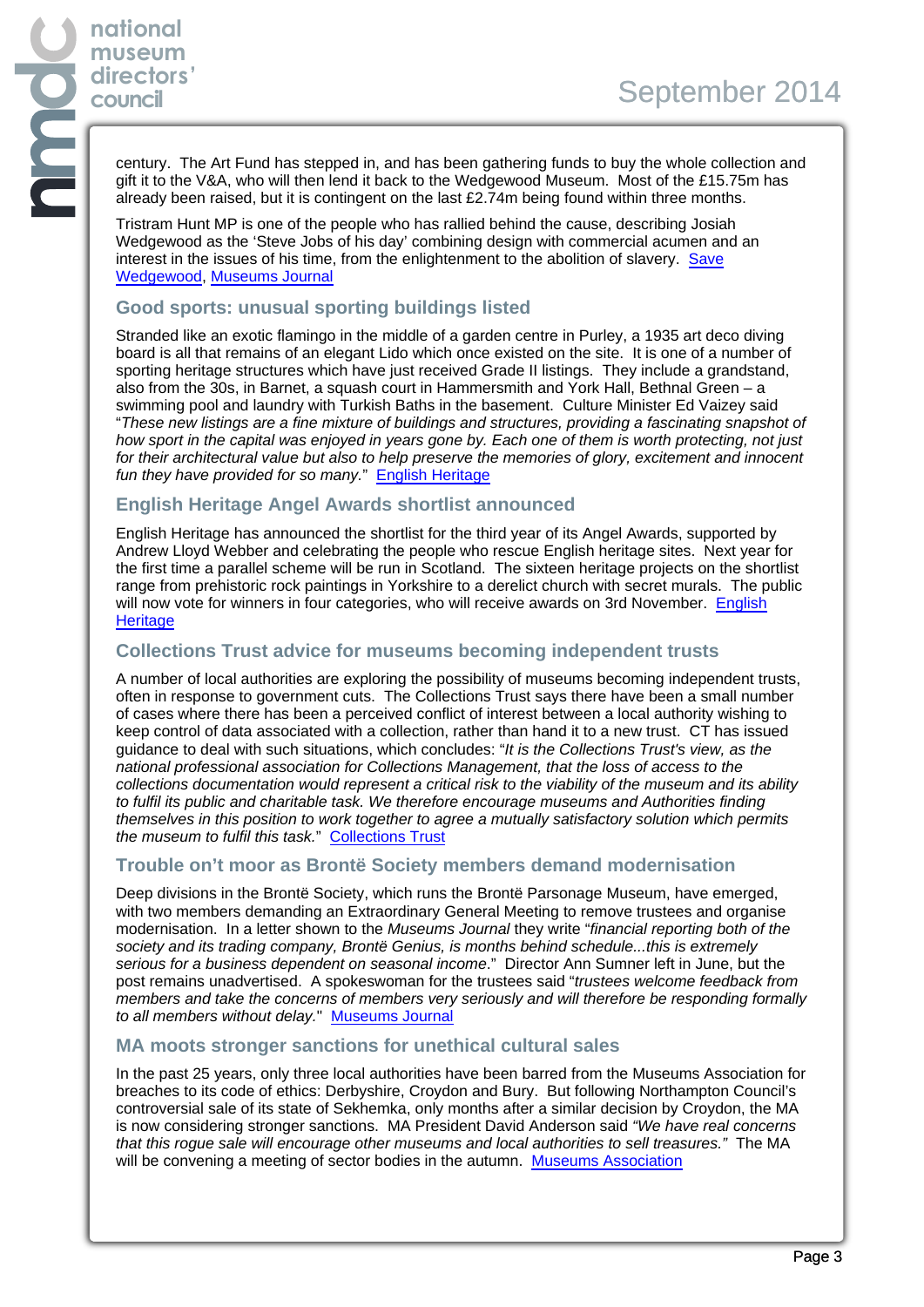# **Thefts from the Motorcycle Museum**

Almost all the trophies on the Motorcycle Museum's inventory have been stolen by thieves who broke in in late August. Museum Director James Hewing thinks that the largely nickel trophies were believed by thieves to have been made of silver. He added "The trophies do have a significant value as trophies." A £20k reward has been offered for information leading to the discovery of the trophies. [Museums Journal](http://www.museumsassociation.org/museums-journal/news/02092014-trophies-stolen-from-national-motorcycle-museum)

# **Education**

# **Update on the Welsh National Plan for Creative Learning**

Welsh Culture Minister John Griffiths has released a short statement on the development of the Welsh National Plan for Creative Learning, implementing many of the recommendations from a report by Professor Dai Smith written a year ago. He said the recommendation to make creativity a core theme within the curriculum was still being considered, but a number of elements of the plan had been actioned and the government has agreed £10m in Lottery funding over five years to support this. Strands already in place include:

- An online toolkit to support teachers and arts practitioners to improve literacy and numeracy;
- A toolkit for arts and heritage organisations produced by Amgueddfa Cymru-National Museum Wales on 'narrowing the gap', to support continuing professional development;
- A best practice review of the arts in schools at key stages 2, 3 and 4, the first part of which, to be published in 2015, will look at good practice in the teaching and learning of the creative arts in primary schools, with an emphasis on literacy, numeracy and reducing the effect of poverty on attainment.

[Arts Wales](http://www.artswales.org.uk/73464)

# **Teaching history in 100 objects**



The British Museum has drawn together museums from across the country to create a new teaching resource: Teaching history in 100 objects. Among the first 20 objects uploaded to the site are the Vale of York Viking hoard from York Museums Trust, a Wedgewood teaset from the British Museum and The State Entry into Delhi from Bristol Museums and Art Gallery. British Museum Director Neil MacGregor said "This project will enable every primary and secondary school child in the country to access museum objects from the magnificent to the mundane but all of which can teach us about our global history." [Teaching History 100](http://www.teachinghistory100.org/)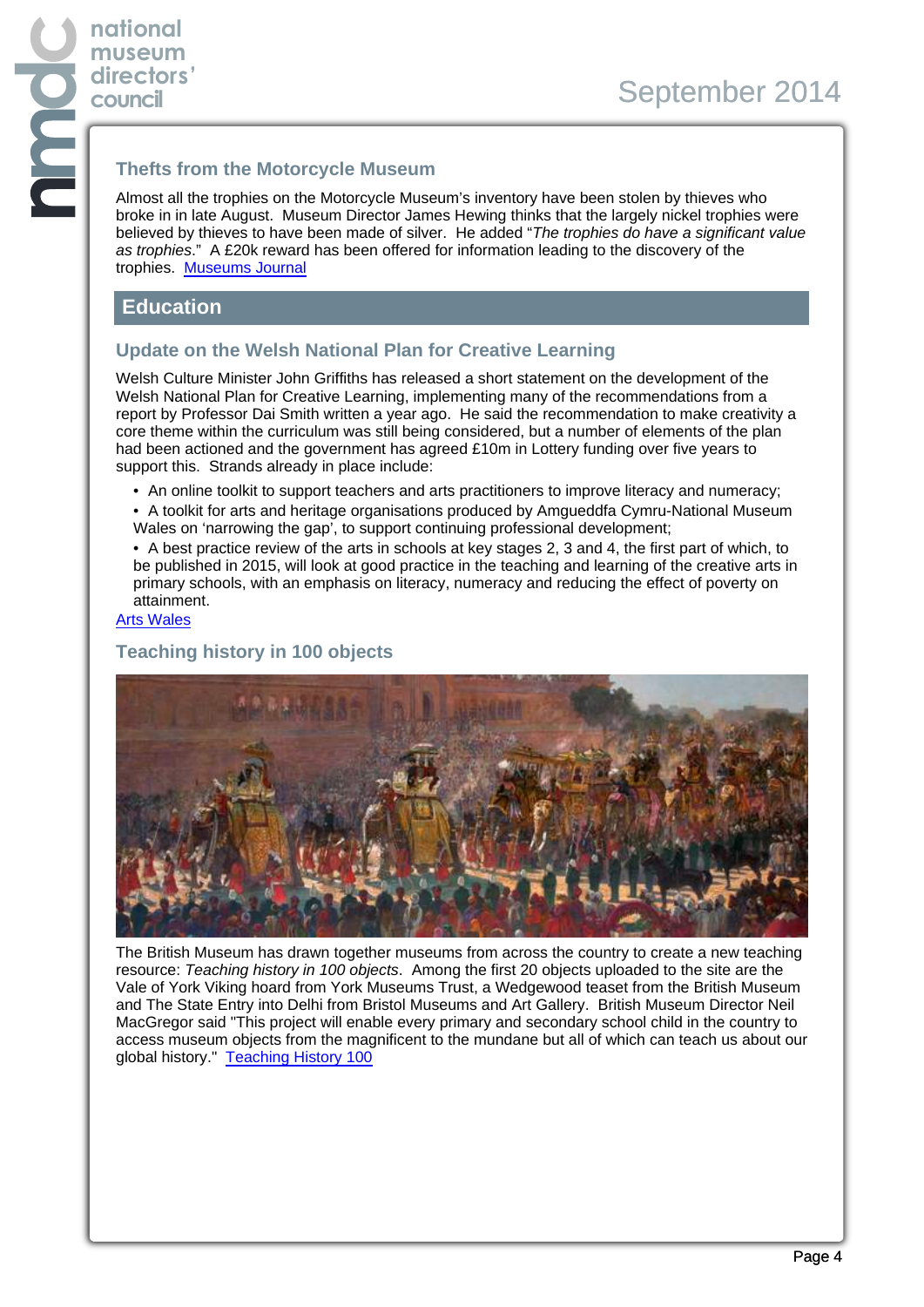# **The pursuit of happiness**

# **Three more museums embrace happiness**

The Happy Museum Project has commissioned three more projects, bringing the total for the happiness and sustainability project to 22. Manchester Museum is publishing a short guidebook likely to be called The new rules of the playful museum. It will explore how both venues and staff can become more playful, as well as exploring child and adult roles. The Lightbox in Woking will be holding an exhibition Waste Not... based on changing attitudes to sustainability, following a public collecting project. Reading Museum's project looks at how government funded museums are relevant to wellbeing, using methodology they have developed in previous projects. They will ask if economic growth should be at the expense of wellbeing. [Happy Museum](http://www.happymuseumproject.org/?attachment_id=2480&utm_content=n_g_mann%40hotmail.com&utm_source=VerticalResponse&utm_medium=Email&utm_term=HERE&utm_campaign=Happy%20Museum%20-%20New%20Commissioned%20Projects%20and%20Other%20News) (click the green headline to download word document)

# **Crowd rage: should we break up big museums to make them habitable?**

Writing for AlJazeeraAmerica, Hrag Vartanian argues that the sheer scale of crowds at larger museums is unsustainable, and that institutions need to break up into multiple sites to preserve a good museum-going experience. He points to the Louvre, which is projecting visitor figures of 12 million by 2025, and argues that uneasy voices are emerging both from large museums and their visitors across the world. The head of visitor services at the Hermitage Museum says "such a colossal number of simultaneous viewers isn't good for the art, and it can be uncomfortable and overwhelming for those who come to see the art" while a visitor to the Vatican Museum writes "Seriously, it would only take one person to trip or to cause some kind of mild panic or corridor rage … it doesn't bear thinking of." The National Gallery limited the number of visitors to its Leonardo exhibition in 2011, at an estimated cost of thousands per day.

Vartanian argues that museums should build outposts instead of ever-larger HQs, modelling themselves after 'public libraries' instead of 'sports stadiums' (so that one institution might have several outlets in far flung corners of the same city). Acknowledging that large institutions from the Smithsonian to the British Museum are generous lenders he adds that there are still vast stored collections. Some countries are already following this route: "Roughly 10 years ago, Greece embarked on an ambitious plan to disperse the treasures that were traditionally housed in one museum in Athens to locations across the country. This decentralization — a term they used for the process — of art helped place artifacts in their geographic context while spreading tourist dollars to remote areas. The same process has been undertaken in Cyprus. Even in countries where overcrowding is not a problem, such as Mali, decentralizing the national museum has had benefits." [Al Jazeera](http://america.aljazeera.com/opinions/2014/8/culture-art-overcrowdedmuseumsdecentralization.html)

# **Symphony wired into Kent forest to create 'singing' ecosystem**

Two artists, James Bulley and Daniel Jones, have wired a symphony into the ecosystem of Bedgebury Pinetum in Kent. 24 speakers are hidden in an area of the forest, from the roots of trees to the canopy. Although part of the music is scored - "the snare-drum rattle of the squirrel running up a tree, the soprano sax and clarinet piece of the goldcrest flying overhead, or the creaking melody of the tam-tam drums and body of a double bass of the giant sequoia tree" - the order in which the music is played reflects what is going on in the forest, using a computer which tracks weather conditions and other ecological information. [Guardian](http://www.theguardian.com/music/2014/aug/28/living-symphonies-james-bulley-daniel-jones-forest-orchestra)

# **Cultural value**

# **Halfway house: AHRC's interim cultural value report**

The Arts and Humanities Research Council is halfway through its three year project to explore the value of culture. The authors say that their exploration occurs at a time of changing perceptions: "For nearly three decades, the value of cultural and artistic engagement has been articulated in instrumental terms: economic impact; urban regeneration; improved educational attainment; better health; reduced unemployment; and so on. While these might well be plausible registers of the benefits of culture and art, putting culture into the straitjacket of predefined outcomes and targets of this kind has all too often led to oversimplifications about both the benefits themselves and the role of arts and culture in securing them." Other issues noted by the AHRC include: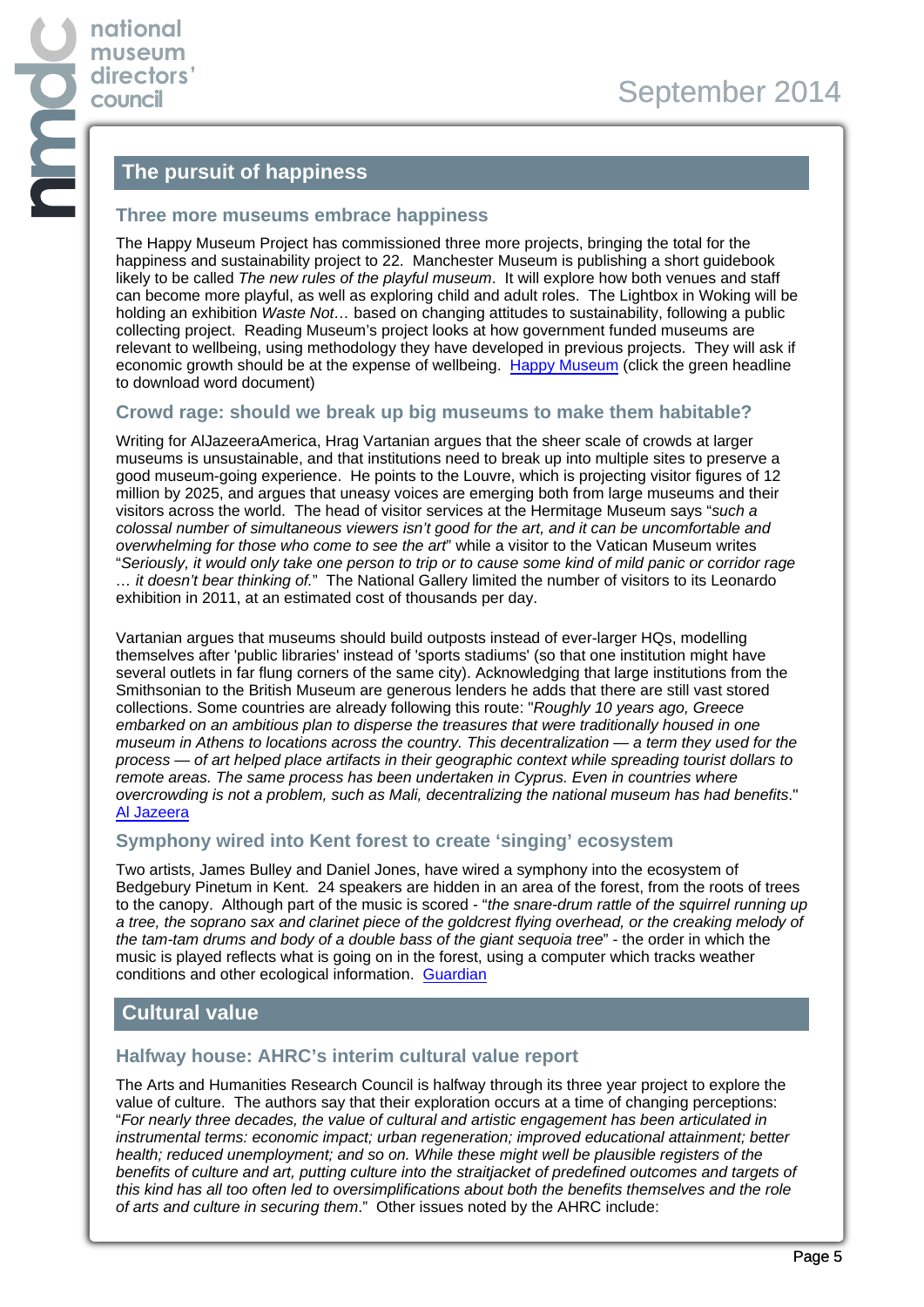**national museum directors' council**

- Democratising access is back on the agenda, with many institutions questioning who is benefiting from current provision.
- Arts organisations have sometimes relied on poor evidence of 'value of culture' to secure ongoing funding – there is a recognition that this does not work against a background of severe cuts, and well provenanced evidence is essential.

A full report will be issued in autumn 2015. [AHRC](http://www.ahrc.ac.uk/Funded-Research/Funded-themes-and-programmes/Cultural-Value-Project/Pages/Mid-Term-Report.aspx)

## **King's College tracks public attitudes to culture with new funding**

King's College has received £110k from the Legacy Trust to track public attitudes to culture, and is currently setting up a consortium to deliver the project. It follows on from recent work to explore what culture adds to major sporting events. Some of the results of the first wave research include:

- High prices are more of a deterrent to sport than cultural events;
- 12% of people attend some form of arts or cultural event at least once per month, with 59% attending at least once per year;
- The top five types of cultural event attended in the past 12 months are films, exhibitions, public art installations, street art and theatre;
- Amongst younger people, aged 16 to 29 years, 49% consider themselves an 'arty person' vs 51% a 'sporty person';
- 54% of people think cultural events enhance sporting events of which they are a part.

Director of Cultural Partnerships at Kings Deborah Bull said "The success of the Cultural Olympiad was a high point in public engagement with culture – with universal recognition of the value it could bring to major events. However, now that the organisations that made it possible have dissolved, there's a genuine risk we will lose this expertise." [King's College](http://www.kcl.ac.uk/cultural/newsrecords/140830-cme-tracking-study.aspx)

**Also**: The Cultural Institute at King's is also working with the Jewish Museum on a new community-led curation project, modelling an approach where local people lend objects for exhibitions alongside a museum's own collections. [King's College](http://www.kcl.ac.uk/cultural/newsrecords/140813-your-jewish-museum.aspx)

# **Sajid Javid reflects on first few months in office**

Culture Secretary Sajid Javid has blogged on his first eighteen weeks as Secretary of State for culture, a period which included major events such as the Commonwealth Games, launch of the First World War centenary commemorations and the Tour de France. He said that the UK's ability to host these major events was a significant factor in drawing so many overseas tourists. He also praised the creative industries, especially film, for their effects on tourism and the economy. [DCMS](http://dcmsblog.uk/2014/08/reflecting-on-my-first-months-at-dcms/)

**Also**: Ed Vaizey has praised the beginning of tax relief for theatres, first announced in the budget last year. 250 production companies a year will benefit from the changes. He writes "the UK theatre sector is a key attraction for tourism with visiting tourists spending at least £856m a year on arts and culture". [DCMS](http://dcmsblog.uk/2014/08/a-good-day-for-the-arts-in-the-uk/)

# **Cultural cities and productivity: new Nesta report**

Nesta has published a paper linking the productivity of cities with the amount of culture they offer (this first appeared in longer form last year in National Endowment for the Arts publication book last year). They say that although this link has long been assumed, evidence has been thin. The study builds an econometric model drawing on solid literature about urban wage premiums and human capital externalities. Findings include:

- Workers will take a pay cut to work in cities with strong cultural clustering;
- Innovation spillovers from the creative sector affect the surrounding economy;
- Creative cities seem to be more productive (although the authors caution that it could simply be that productive cities attract creative industries).

The study concludes that although a positive link between economic benefit and creative cities exist, it's a more subtle link than some have assumed.

Meanwhile the Marches Network, which represents museums in the West Midlands, has used the newly reformulated AIM Economic Impact toolkit to explore the relationship between their museums and the surrounding economy. They conclude that museums generate £373m per annum in the regional economy, and for every two people directly employed, three more jobs benefit. [Marches](http://marchesnetwork.org.uk/2014/09/02/museums-punching-above-our-weight/) [Network](http://marchesnetwork.org.uk/2014/09/02/museums-punching-above-our-weight/), [Nesta](http://www.nesta.org.uk/blog/capital-culture-what-impact-arts-and-cultural-clustering-local-productivity)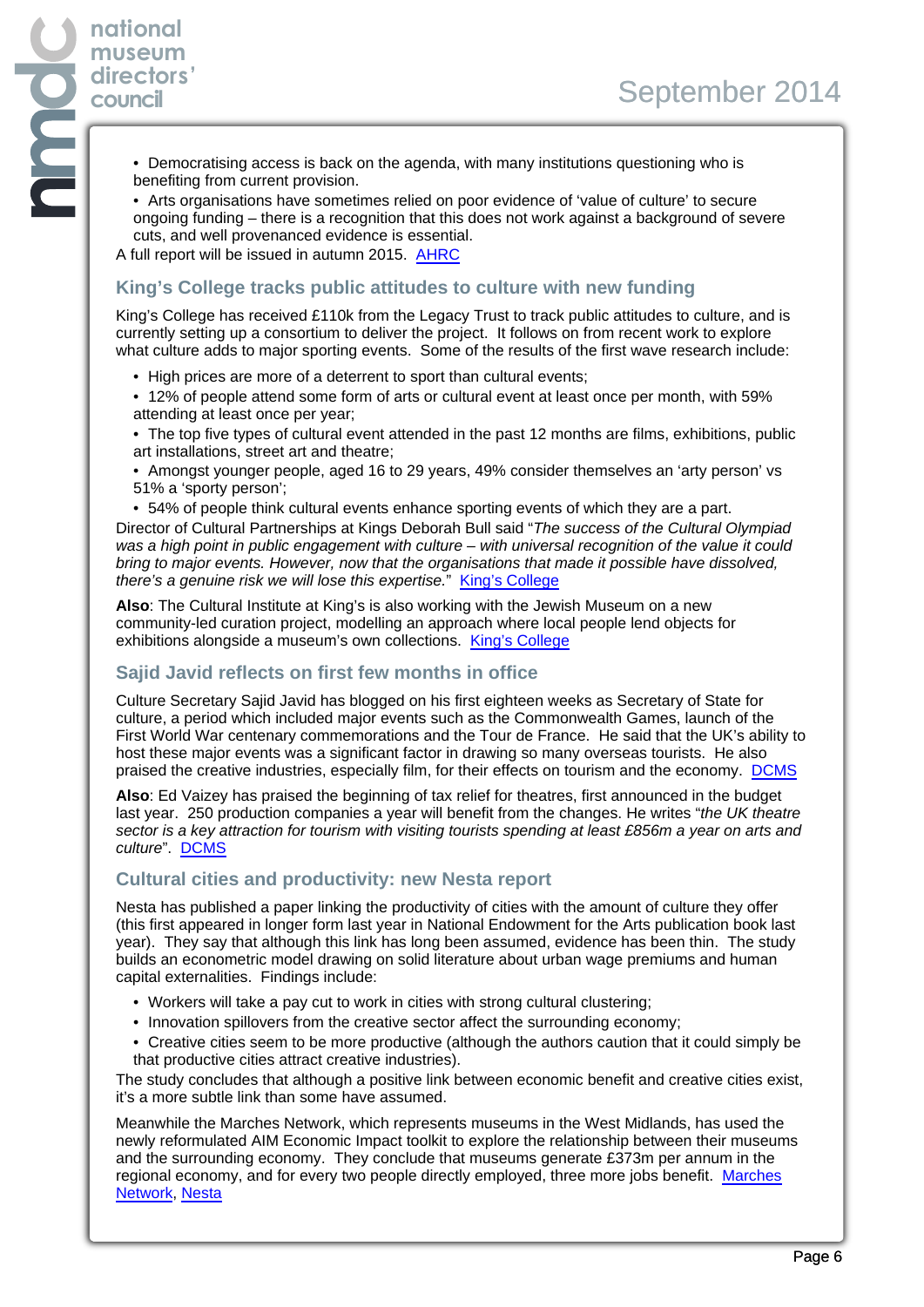# **Events**

# **Working Internationally Regional Project workshop (North)**

Part of the Working Internationally Regional Project, this one-day workshop is for regional and local museums and galleries who are in the early stages of international working or interested in finding out more about it. It is supported by ICOM UK, NMDC, the British Council, AIM and Heritage Without Borders and takes place on 24th September at Leeds City Museum. The aim of the workshop is to enhance the confidence and skills of delegates to develop international work. The four main workshop sessions will include:

- Case-studies on international work, exploring working with limited resources as well as developing more ambitious projects and partnerships.
- An overview of funding options for international work.
- Facilitated group session to develop ideas for international work, building on existing projects or ideas.
- Practical how-to session looking at up to three specific areas of international work.

Tickets are £35/£25 (for smaller museums). [ICOM](http://uk.icom.museum/), [Eventbrite](https://www.eventbrite.co.uk/e/working-internationally-regional-project-workshop-north-tickets-12543121815) (booking and further details)

## **Resources for Welsh Festival of Museums**

The Welsh Museums Federation are offering resources for all museums in Wales interested in participating in the Welsh Festival of Museums in October. They are also offering small grants for any museum needing help with printing posters or banners (while funds last). [Welsh Museums](http://welshmuseumsfederation.org/en/resources-landing/marketing/welsh-museums-festival.html) [Federation,](http://welshmuseumsfederation.org/en/resources-landing/marketing/welsh-museums-festival.html)

## **Heritage Show + Tell in Yorkshire**

The next Heritage Show + Tell event, where people have three minutes each to describe their projects, is taking place at Leeds City Museum on 2nd October. Contact cosmghinfo@leeds.ac.uk to pitch a project for inclusion, or to ask for a full programme when it is complete. [CCSMGH](http://www.ccsmgh.leeds.ac.uk/news/heritage-show-tell-2-october-2014-call-for-speakers/)

#### **Museums Computer Group: 'Museums Beyond the Web'**



The Museums Computer Group has announced its annual conference, taking place at the Natural History Museum on 7th November 2014. It will explore how the 'web' has shifted away from websites and even from mobiles and apps to wearable technology and the 'internet of things'. Talks include On Dartmoor Nobody Can Hear You Google, about tech in places with limited signal, and Oxford University Museum's Box of Delights app, which explores the conceit of a museum audio guide usurped by supernatural forces. Tickets are from £75 for members, £150 non-members. [Museums Computer Group](http://museumscomputergroup.org.uk/2014/08/12/ukmw14-programme/) (programme), [Museums Computer Group](http://museumscomputergroup.org.uk/2014/09/01/attend-ukmw2014-museums-beyond-web/) (how to persuade your boss to let you go)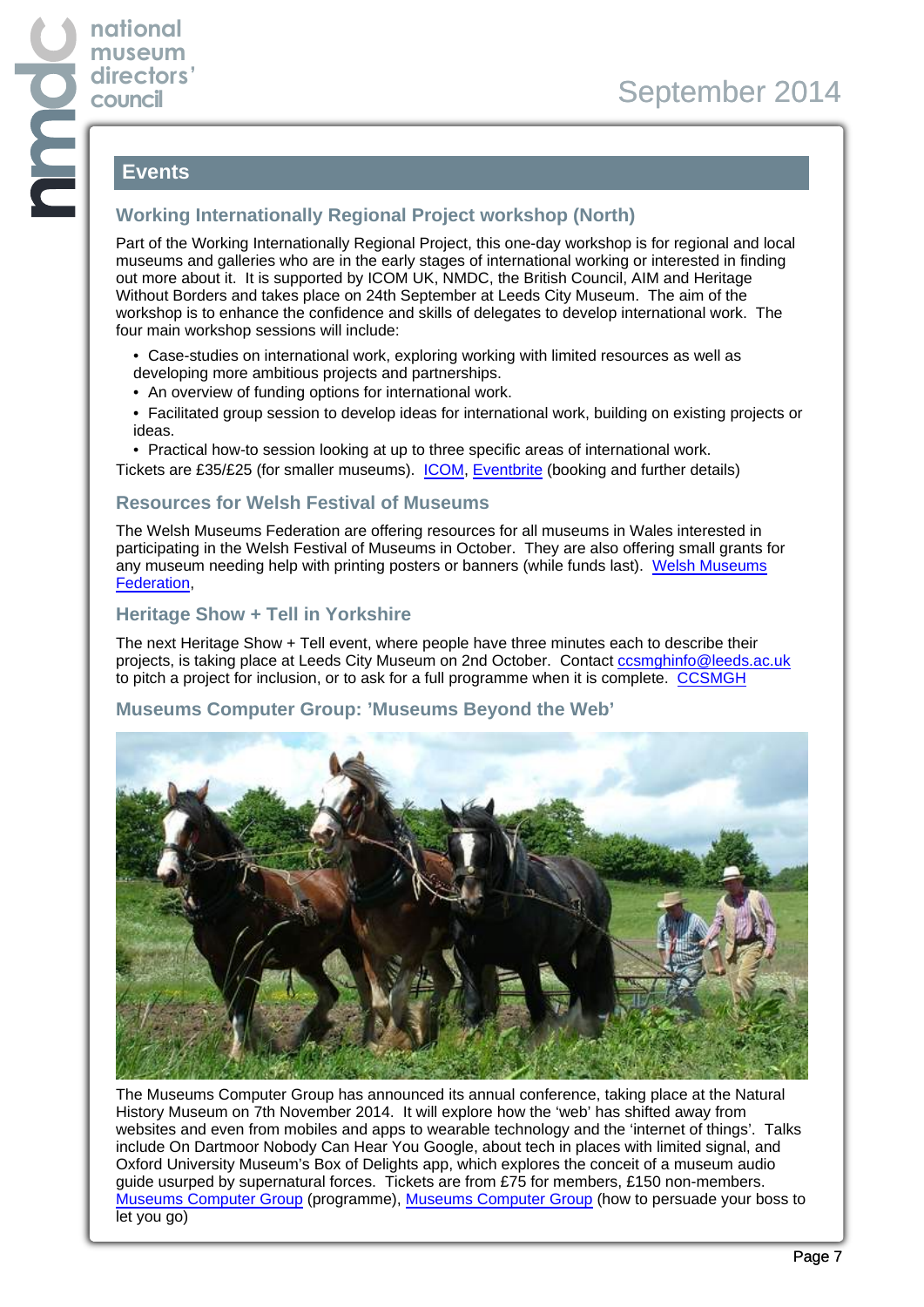**national museum directors' council**

# **Still time to book for 'Survival of the Fittest'**

Places are still available for Survival of the fittest – resilience and sustainability in museums, an event by London Museums Group on 18th September at the Southbank Centre. Speakers include Nick Poole from the Collections Trust, exploring what museums need in place in order to be responsive and agile; Sholeh Johnston from Julie's Bicycle on how to build a more sustainable future for the museum sector; Shân Maclennan and Chloë Bird from the Southbank Centre on why Southbank Centre's Heritage creates its resilience. The event is free but booking is essential. [London Museums Group](http://www.londonmuseumsgroup.org/lmg-events/survival-of-the-fittest/)

# **Sign up for 'Ask A Curator' Day**

The Twitter-based campaign #AskACurator day drew a surprising amount of interest from a wide public in 2013, and is now back on September 17th 2014. Organiser Mar Dixon is inviting curators to sign up for as short or long a time as they can spare on the day. [Mar Dixon](http://www.mardixon.com/wordpress/askacurator-day/)

# **FutureEverything Festival planned for 2015**

FutureEverything is celebrating its 20th anniversary with a festival on 26th–28th February 2015 in Manchester Town Hall. The event brings together artists, designers, city makers, activists, technologists and business people as well as taking over spaces across the city, with exhibitions, interventions and public participation. [Future Everything](http://futureeverything.org/news/2015-festival-tickets/)

# **Be Very Scared: The British Library Goes Goth**

The British Library is launching the UK's largest exhibition of gothic literature, opening on 3rd October. Terror and Wonder: The Gothic Imagination includes manuscripts and rare editions of Bram Stoker's Dracula, Mary Shelley's Frankenstein, Robert Louis Stevenson's Strange Case of Dr Jekyll and Mr Hyde, as well as the work of contemporary writers influenced by the genre from Angela Carter and Mervyn Peake to Clive Barker and Sarah Waters. Related events include The Sorting, the Library's Halloween Late, in which you can discover whether you are a saint or sinner in a 'funeral inspired experience'.

The programme takes place in the context of a general outbreak of the undead across the museum sector during August – from Zombie night at tiny Bursledon Brickworks to National Museums Scotland's immersive Zombies In the Museum event and the Bowes Museum's Murder Night. [British](https://pressandpolicy.bl.uk/Press-Releases/Terror-and-Wonder-The-Gothic-Imagination-6bc.aspx) [Library](https://pressandpolicy.bl.uk/Press-Releases/Terror-and-Wonder-The-Gothic-Imagination-6bc.aspx), [British Library](https://pressandpolicy.bl.uk/Press-Releases/Autumn-2014-at-the-Library-brings-the-launch-of-Terror-and-Wonder-The-Gothic-Imagination-a-peek-in-6be.aspx) (autumn listings)

# **The process of museum redesign**

#### **Derby Silk Mill's collaborative rethink**

Derby Silk Mill was a museum that risked senescence through lack of investment "full of old exhibition cases…and a hotch potch of rooms in varying conditions" and closed its door for redevelopment in October 2013. Hannah Fox, now the manager, launched the innovative Re:make project which asked the community – from teenagers to people at Farmers Markets – what the silk mill meant to the town and harnessed their good ideas. When the museum reopened later in 2013 it was at first completely empty, and audiences helped with decisions about collection, exhibitions and case design. However, as Jasper Visser comments: "Although the audience is invited to discuss everything, this is not a populist redevelopment project. In fact the Derby Silk Mill stays surprisingly true to its history and heritage. The site has always been about design, working together and innovation. These values haven't changed, but the methods to act upon them are now radically different." [Museum of the Future](http://themuseumofthefuture.com/2014/07/21/the-convincing-transformation-process-of-the-derby-silk-mill/)

#### **Museum visitors to swim with the fishes?**

A new prototype visitor attraction, designed in Hong Kong, may offer the opportunity for visitors to immerse themselves in pools with projections which give the impression of swimming among some of the planet's more complex ecosystems. Lined with LED screens, the pool would offer live feeds from areas such as the Bahamas, Maldives and Great Barrier Reef, as well as sound conveyed by hydrophones. [ALVA](http://www.alva.org.uk/details.cfm?p=413&codeid=311091)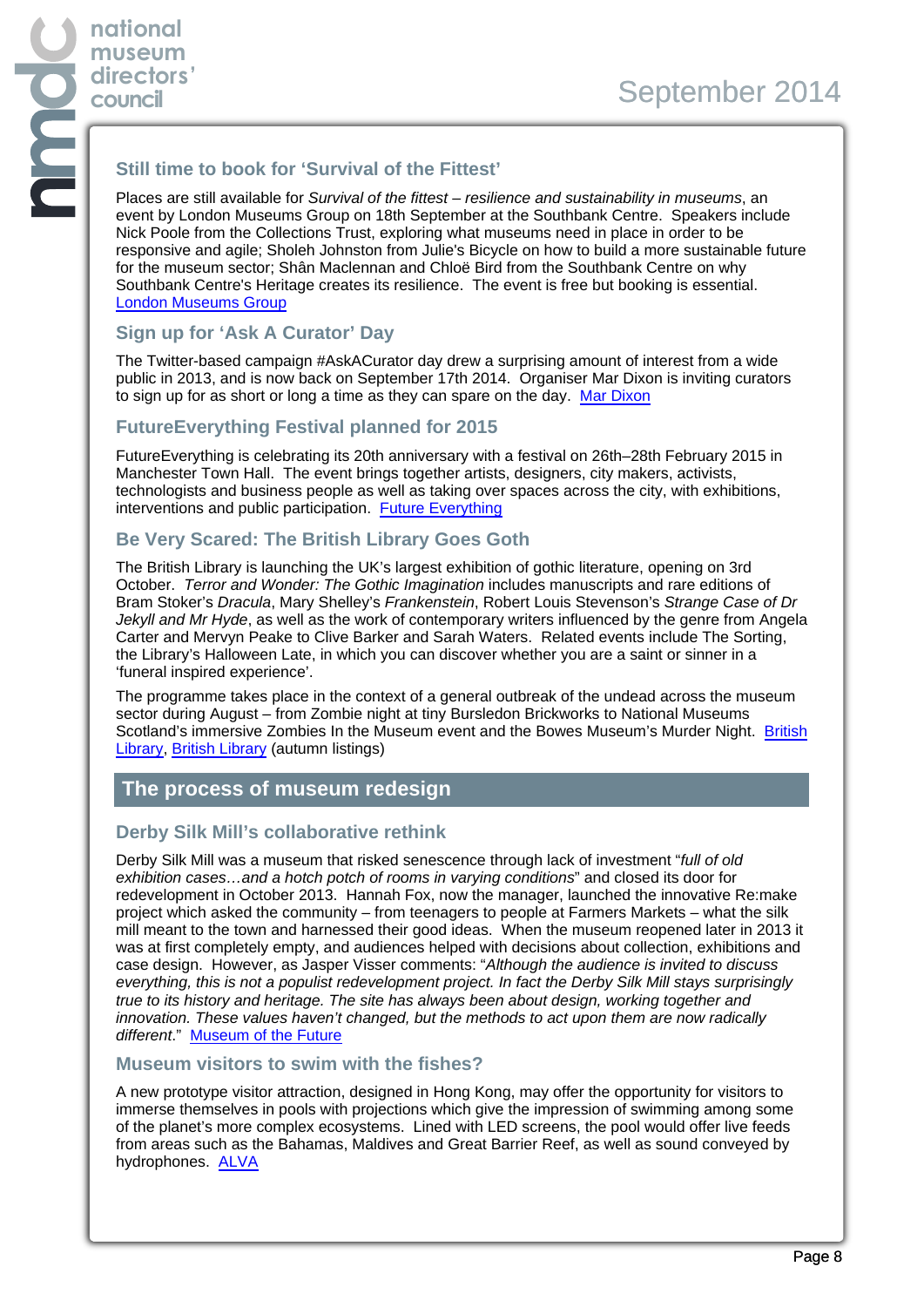## **Committee appointments**

#### **Museum Accreditation Committee seeks Chair**

The Museums Accreditation Committee is appointed by Arts Council England to consider applications under the Accreditation Scheme for UK museums and galleries. ACE is now seeking a Chair for the Committee, who should have recent senior management experience in the museum sector. The post is an honorary one for three years, with the potential of a three year extension. Applications close on 10th September. [Arts Council](http://www.artscouncil.org.uk/what-we-do/supporting-museums/accreditation-scheme/accreditation-committee/)

#### **Heritage Lottery Fund seeks regional committee members**

The Heritage Lottery Fund is seeking regional committee members in Northern Ireland, Wales, the East Midlands and Yorkshire and the Humber. They are keen to receive applications from people from a variety of backgrounds and experiences with an affinity for a country or region's diverse heritage. The closing date is 29th September: for an informal chat before applying, contact decisionmakers@hlf.org.uk [Heritage Lottery Fund](https://forms.hlf.org.uk/applications/HLFCommittees_PublicPortal.ofml)

# **Scotland**

#### **Arts sector prepares for referendum vote**

The Art Newspaper reports that the Yes campaign is more prominent among cultural sector workers, with playwright Alan Bissett saying "2014 could be Scotland's 1966, our greatest historical moment of cultural triumph". Others however have signed an open letter in support of staying a part of the UK, and identify themselves as part of an international art scene. Simon Groom, Director of the Scottish National Gallery of Modern Art said that the Scottish art scene is 'relatively small' and contains many artists not born in Scotland whose perspective is international. David Shrigley and Lachlan Goudie are among the artists represented in the enormous 'Generation' exhibition, who will vote no, and Martin Boyce and Nathan Coley both say they do not identify as Scottish. [Art](http://www.theartnewspaper.com/) [Newspaper](http://www.theartnewspaper.com/) (this article subscription only)

#### **Culture Summit now online**

In August the second Edinburgh International Culture Summit brought together 25 international government delegations plus arts leaders and culture experts. The theme was culture as a source of trust, and organiser Sir Jonathan Mills said "The theme of the 2014 Summit has been somewhat provocative. At a time when economic systems have become forces unto themselves, and struggle to be perceived as either transparent or trustworthy, the thought that the creative outpouring of our civilizations might fill such an ethical vacuum and become a currency of trust seems appropriate, if a little confronting." Speeches and short films from the summit are now online. [PR Web,](http://uk.prweb.com/releases/2014/08/prweb12098684.htm) [Culture](http://www.culturesummit.com/2014-speeches) [Summit](http://www.culturesummit.com/2014-speeches) (links to transcripts and films), [Museums Journal](http://www.museumsassociation.org/museums-journal/news/15082014-governments-should-put-culture-at-heart-public-policy)

#### **Scottish Household Survey shows slight increase in cultural engagement**

The Scottish Household Survey has reported the results for 2013. Statistical findings include:

- 91% of households engaged in some sort of cultural activity, up from 90% the previous year.
- Excluding reading for pleasure, the figure becomes 49% in 2013, compared to 48% the year before.
- Women are 3% more likely to attend cultural events than men, and 7% more likely when trips to the cinema are excluded.
- 31% visited museums, 28% a historical or archaeological place and 20% galleries museum attendance is up 2% on 2012.
- Attendance at a cultural event is highest among 16-24 year olds at 91%, remains at over 80% for those 59 and under, and gradually drops off to 54% for the over 74s.

#### [Scotland.gov.uk](http://www.scotland.gov.uk/Publications/2014/08/7973/13)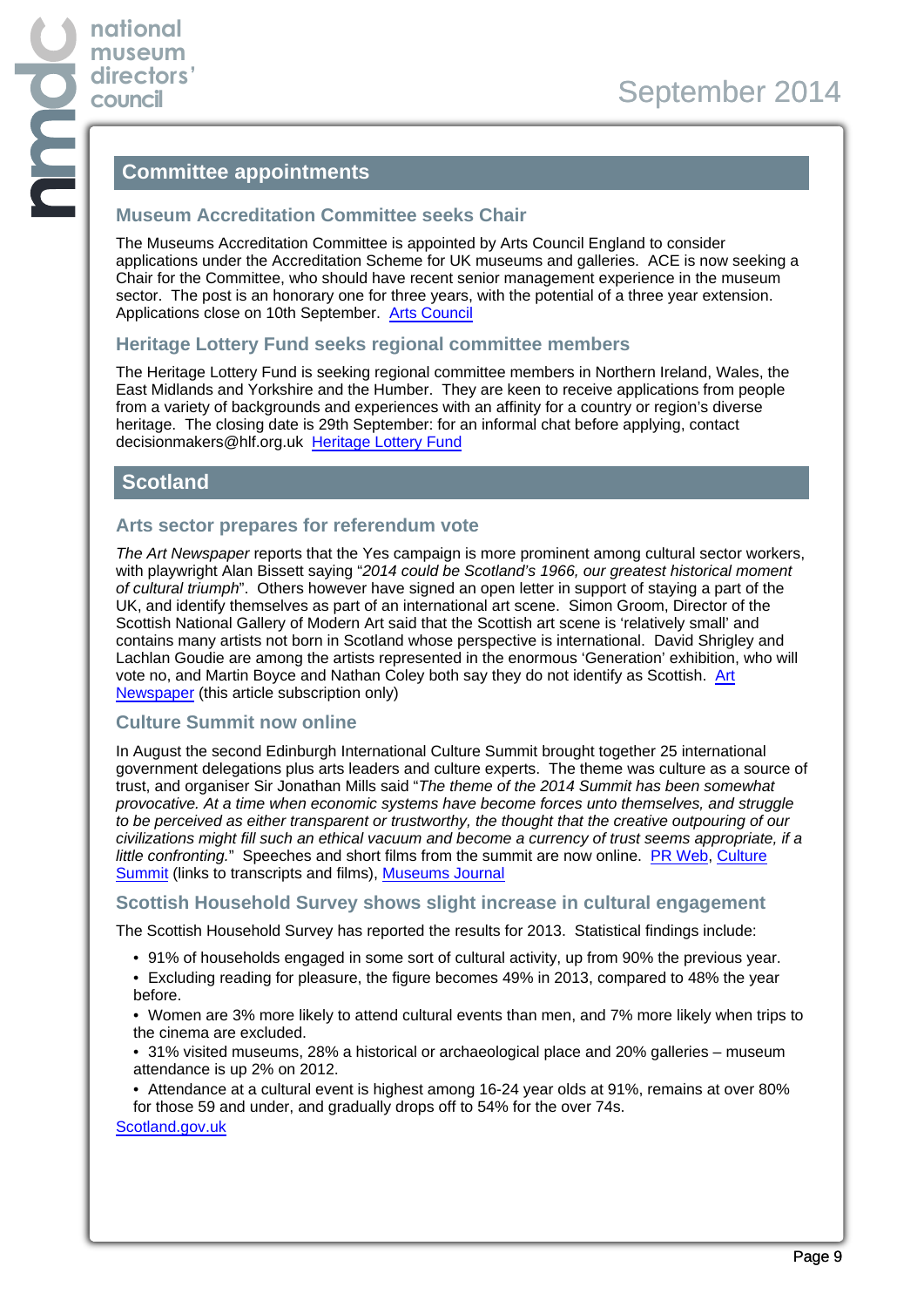# **The Politics of Paint**

## **'Thanks Banksy': £403k picture saves Bristol Boys Club**

In April a piece of Banksy's distinctive stencil art *Mobile Lovers* appeared on the wall near Bristol Boys Club, and was promptly crowbarred off by club leader Dennis Stinchcombe, who planned to sell it to raise the £100k needed to keep the club open. An ownership row followed, since the wall belonged to Bristol City Council. The picture was displayed at Bristol Museum while the views of the artist were sought. Following a letter from Banksy, confirming that he wanted Bristol Boys Club to raise funds from it, the picture has sold to a private buyer for a record £403k. The BBC reports that as well as securing the future of the club, it has transformed its ambitions: in addition to providing boxing and sport, street art is now a regular feature of the club's activities. They have now created their own piece of the graffiti where Mobile Lovers was briefly displayed, telling the story of the events surrounding the picture. In the lefthand corner of the mural it says 'Thanks Banksy' in big letters. [BBC,](http://www.bbc.co.uk/news/entertainment-arts-28960664) [Arts Industry](http://www.artsindustry.co.uk/latest-news/banksy-sold-for-400000/966)

## **Out, damn spot: Hirst seeks to destroy early painting**

Meanwhile the artist Damien Hirst is involved in a legal row over an early 'spot' painting which he applied directly to the wall of a house in Fulham in 1989. The house has now changed hands, and a dispute rages about whether the image should be returned to Hirst so that he can destroy it, or whether it can be sold by the homeowners for an estimated £1-2m. 1,500 spot paintings have since been created to Hirst's specifications by his assistants; the Fulham image is rare in being actually painted by the artist. [The Art Newspaper](http://www.theartnewspaper.com/) (this article subscription only)

## **Fitzwilliam proposes Regional Buyers Club**

The Director of the Fitzwilliam Museum Tim Knox has written for the Art Newspaper about his attempt to set up a consortium of regional museums to buy Poussin's The Infant Moses Trampling Pharaoh's Crown after it was sold to a foreign buyer, but had an export ban imposed. Knox wanted a regional museum group to share the painting, with each displaying it for two years in rotation.

Ultimately the attempt was withdrawn since only the Ashmolean, Bowes and Fitzwilliam could commit, and HLF had recently given the Oxbridge museums generous grants for paintings. But Knox remains interested in revisiting the idea. He writes "previous acquisition partnerships – such as the one formed between the National Gallery and the National Museum Wales in 1989 to buy Poussin's The Finding of Moses – have always been very much dominated by the national institutions. It was an attempt to do something for ourselves, to galvanise a new sense of pride and fellowship among regional galleries and address the startling disparity of funding between London and the regions… I hope that the idea of a consortium of regional museums, which could acquire objects and form something of an antidote to the monopoly of the big national institutions, might one day ride again." [The Art Newspaper](http://www.theartnewspaper.com/) (this article subscription only)

#### **Selfie with Sunflowers**

The National Gallery has changed its rules to allow photography in its galleries, bringing it into line with other major institutions such as the Tate. The Gallery said "as the use of Wi-Fi will significantly increase the use of tablets and mobile devices within the Gallery, it will become increasingly difficult for our Gallery Assistants to be able to distinguish between devices being used for engagement with the Collection, or those being used for photography. It is for that reason we have decided to change our policy on photography." Flash photography will continue to be banned, as well as snapping some copyright protected works.

In a story for the Guardian, adorned with inept selfies in front of the gallery's iconic artworks, journalist Zoe Williams argues that social embarrassment is most likely to keep visitors' selfie habits in check. As she lined herself up with a Rembrandt "the disapproval in the room flooded towards me. I thought I heard someone hiss. It was like that bit at the end of Dangerous Liaisons when Madame de Thing is booed at the opera." Meanwhile the Independent asks if, in the internet age, visitors are still able to give pictures the time and attention they deserve. [Guardian](http://www.theguardian.com/artanddesign/2014/aug/15/selfie-portrait-artist-national-gallery-surrenders-to-internet), [Telegraph](http://www.telegraph.co.uk/culture/art/art-news/11028015/National-Gallery-relents-over-mobile-phones.html), [Independent](http://www.independent.co.uk/arts-entertainment/art/news/cameraphones-at-the-national-gallery-stoke-fears-that-technology-is-leaving-us-incapable-of-deep-engagement-with-anything-9673776.html),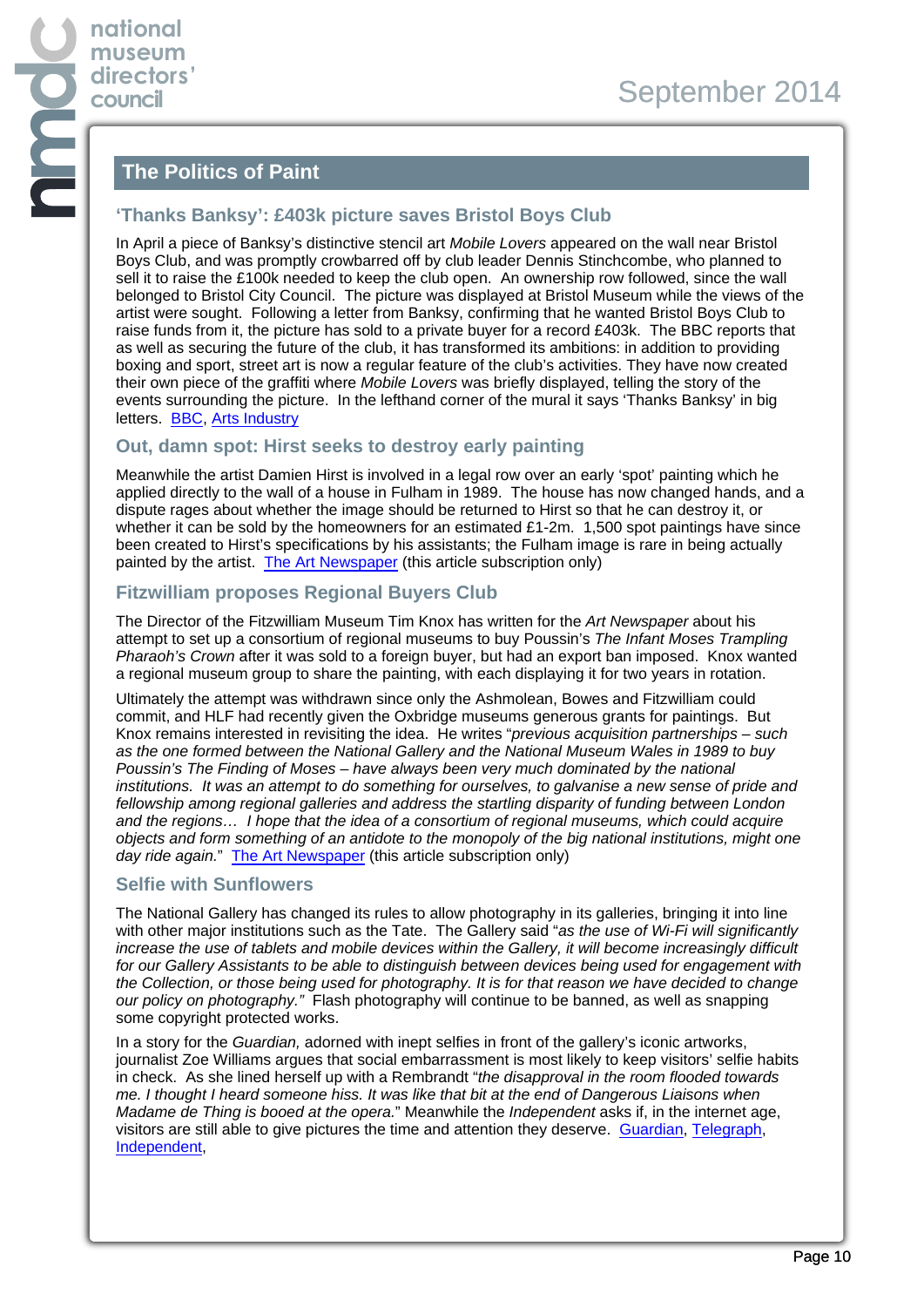## **Barbican accused of 'complicity with racism' for Human Zoo**

Eight thousand people have signed a petition against the touring art installation Exhibit B, by Brett Bailey, which includes semi-naked black people in shackles. They are asking the Barbican to cancel the show before it opens for four days on September 23rd. Bailey says the exhibition is intended as a meditation on slavery and the 19th century phenomenon of the 'human zoo'. It has already attracted protests elsewhere in Europe, particularly Berlin, and divided opinion at the Edinburgh Festival. Leading the protests, journalist Sara Myers said "I want my children to grow up in a world where the barbaric things that happened to their ancestors are a thing of the past. We have come a long way since the days of the grotesque human zoo - we should not be taking steps back now. If Brett Bailey is trying to make a point about slavery this is not the way to do it. The irony gets lost."

The Barbican's head of theatre Toni Racklin said "the piece aims to explore the relationship between Western powers and Africa, ranging from exposing the abhorrent historical attitudes to race during the colonial era to questioning how far our society has moved on, by holding up a mirror to contemporary issues such as the current treatment of immigrants and asylum seekers." [Daily Mail](http://www.dailymail.co.uk/news/article-2736721/Art-exhibition-London-gallery-branded-racist-using-black-actors-dressed-slaves.html), **[Guardian](http://www.theguardian.com/artanddesign/2014/aug/28/exhibition-b-barbican-protest-petition)** 

#### **Blogging the art world**

Charles Samarez Smith, former National Gallery director and NMDC member and current Chief Exec of the Royal Academy, has launched a blog exploring the art and architecture that surrounds him, from underpass graffiti to railings, Paddington Station and country gardens, in the UK and abroad. [Charles Samarez Smith](http://charlessaumarezsmith.com/)

# **Erasing a history of the world**

#### **Web savvy Islamists spread fear through misinformation and cultural destruction**

Shrines, mosques and mausoleums were destroyed across Iraq during August by IS (Islamic State), and the archaeological sites of the Nineveh Plains are also at risk. There are also fears that Islamists may be making use of the online media, including listservs, of groups set up to protect Iraqi culture in order to create a destruction hit list. US-based Charles E Jones who runs one such list says "I'm quite conscious of the fact that I moderate a resource that is most likely being read by some of the people causing the destruction". However, it also seems likely that IS is claiming to have destroyed some ancient landmarks and artefacts which are actually still intact. Lamassu, a 3,200 year old half human winged statue is among the objects believed to have survived after all.

Speaking to the Art Newspaper, academic Benjamin Isakhan of Deakin University said there was a strong link between cultural destruction and ethnic cleansing: "central to the IS ideology and action is the desire to rid the world of a complex and cosmopolitan past. It is a type of cultural 'Ground Zero', cleansing the perceived blasphemy of the past: from the ashes a new, holy and serene Islamic caliphate will emerge. Any monument or motif, any artefact or architecture, any shrine, church or mosque that contradicts their strict and austere vision must be torn down and destroyed." [Art](http://www.theartnewspaper.com/articles/Iraq-and-Syrias-cultural-heritage-face-new-threat-from-fanatics/33467) **[Newspaper](http://www.theartnewspaper.com/articles/Iraq-and-Syrias-cultural-heritage-face-new-threat-from-fanatics/33467)** 

#### **UNESCO responds to continuing cultural destruction in Syria and Iraq**

Meanwhile UNESCO has issued a statement covering cultural destruction in Iraq and the 'heavy toll' of three years of fighting in Syria. Summarising its response to these crises, UNESCO emphasises the importance of international collaboration with groups including the International Council of Museums to prevent looted goods reaching foreign markets and to prevent further damage in Iraq. UNESCO has also helped to rebuild mausoleums in Mali, destroyed in 2012, as an important facet of peacemaking. The UNESCO report continues:

"Anyone who has seen the pride and joy of the local community as rehabilitation advances can understand that there is much more at stake than old stones. It is also about strengthening the resilience and confidence of an entire society, restoring an environment that fosters reconciliation and hope in the future. Culture is a bond that motivates people to work together for a better future. Cultural heritage is also essential for citizens to regain a sense of shared purpose and common identity when the conflicts are over." [UNESCO,](http://whc.unesco.org/en/news/1176) [Hyperallergic](http://hyperallergic.com/143910/cultural-destruction-by-islamic-state-continues-with-no-end-in-sight/)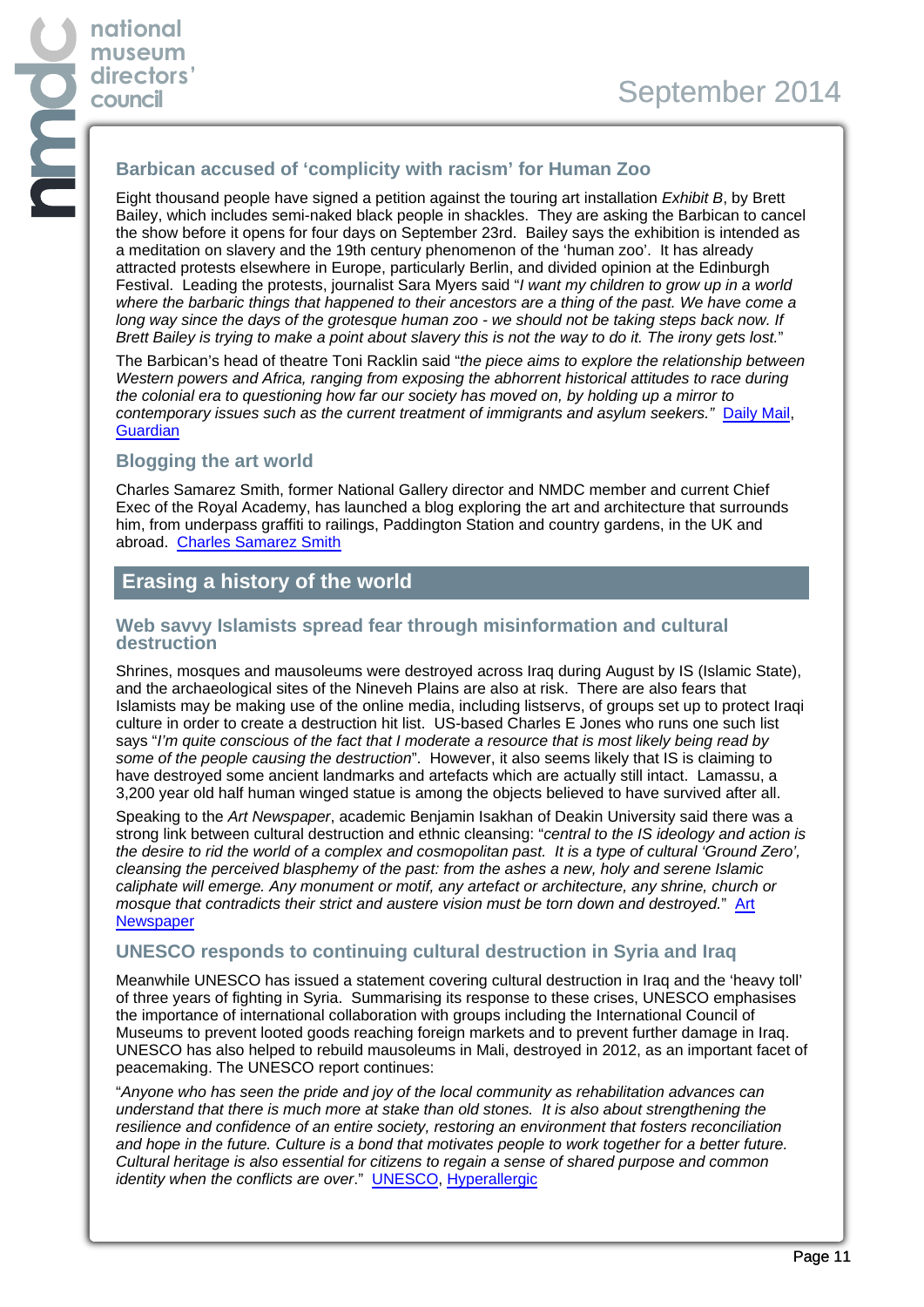**national museum directors' council**

## **Slavery and the British Country House**

The wealth and power of the British country house also came with links to the slave trade, and in 2009 English Heritage began to explore this history with a conference. Now they have produced a book on the subject in partnership with the National Trust and Economic History Society. The book is £50 in print, but free to download from their website. [English Heritage](http://www.english-heritage.org.uk/publications/slavery-and-british-country-house/?utm_source=Hootsuite&awc=5928_1409670285_362df0b09c6e86457a5993b2850ea616)

# **Funding**

# **Crowdfunding: advice in a nutshell**



The Guardian has brought together arts professionals experienced in the art of crowdfunding to offer a succinct new guide. They argue that crowdfunding isn't just a passing fad: "£3bn was raised globally last year through crowdfunding – entertainment and the arts raised £600,000 of that. According to the World Trade Organisation, crowdfunding will be worth £216bn in 10 years, which would make entertainment and the arts worth £43bn." The advice highlights the hard work, video and importance of rewards that is vital to making most crowdfunding work, and warns fund seekers not to overrely on the outlier perversity which, for instance, led 6,911 people to invest \$55k in [potato](https://www.kickstarter.com/projects/324283889/potato-salad) [salad.](https://www.kickstarter.com/projects/324283889/potato-salad) [Guardian](http://www.theguardian.com/culture-professionals-network/culture-professionals-blog/2014/aug/20/crowdfunding-arts-top-tips-experts)

# **Esmée Fairbairn Collections Fund offers £1m**

The Esmée Fairbairn Collections Fund, managed by the Museums Association, is offering £1m to help museums develop a better understanding and use of their collections. Grants can be used for research into collections, conservation, collections review and initiatives to develop the use of collections. Individual grants are from £20k to £100k and the deadline for first round applications is 12th September. 15 of the applicants will then be asked to make fuller round two applications. The MA's collections co-ordinator Sally Colvin said "The fund is competitive, but we always look for exciting projects. If you have an idea for working with significant collections, and using them to make an impact with audiences and communities then get in touch." [Museums Journal](http://www.museumsassociation.org/news/03092014-last-call-esmee-fairbairn-collections-fund)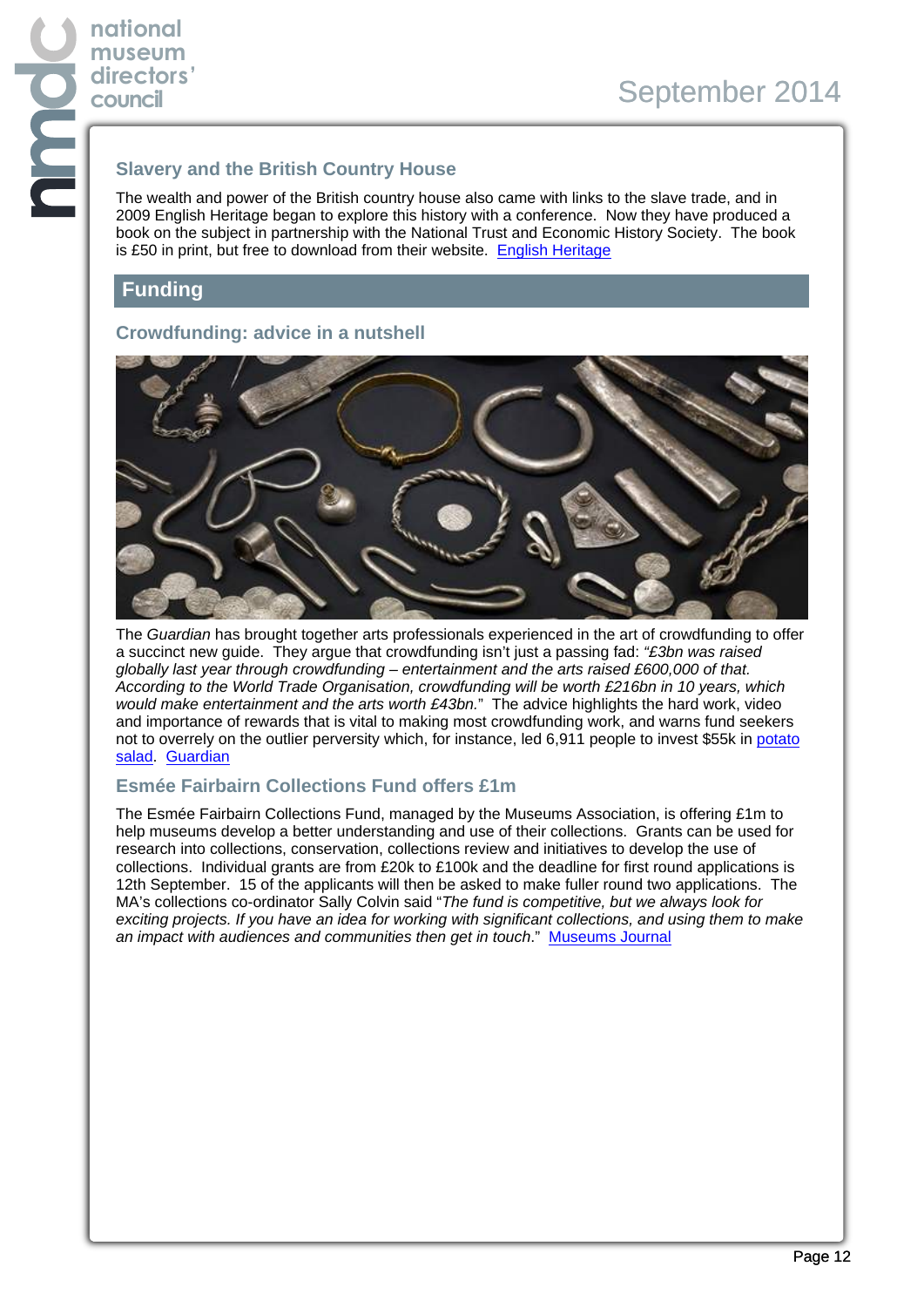**museum directors' council**

# September 2014

# **Annual results**

**Visit England survey finds cultural attraction visits up by 5%**



Visit England has published its annual survey of visitor attractions. Results are self reported, some venues have opted out and other prefer to remain anonymous, so published results represent some exclusions. The results for 2013 include:

• Visits overall are up by 5% since 2012.

• The top ten most visited paid for attractions were: Tower of London, St Paul's Cathedral, Westminster Abbey, Flamingo Land, Chester Zoo, Windermere Lake Cruises, Kew Gardens, London Zoo, Stonehenge and the Houses of Parliament/Big Ben.

• There was a 7% increase to paid attractions in 2013, compared to a 3% decline in 2012.

• The most visited free attractions were the British Museum, National Gallery, Natural History Museum, Tate Modern, Brighton Pier, Science Museum, V&A, National Portrait Gallery, Old Royal Naval College and Tate Britain.

• Visits to museums and galleries are now almost 50% higher since free admission began in 2001.

• Venues with greatly increased visitor figures since 2012 included Bristol Museum, most popular outside the South East (up 17%), the British Museum (up 20%) and the National Railway Museum, which was the second most popular outside the South East and saw an increase of 30%.

• 8% of those surveyed increased their permanent staff in 2013, and 6% decreased them. The number of volunteers used continues to rise.

[Visit England](http://www.visitengland.org/insight-statistics/major-tourism-surveys/attractions/Annual_Survey/index.aspx), [Museums Journal](http://www.museumsassociation.org/museums-journal/news/26082014-english-museums-see-4-percent-rise-in-2013)

#### **London the most expensive city for culture – except museums**

A report The Cost of Culture published by Post Office Travel Money tracks the relative costs of a cultural break in various European cities. Warsaw is the cheapest, at £69.95 for the combined cost of single tickets for ballet, opera and classical concerts, a top museum, an art gallery and a heritage attraction. London is the most expensive at £256.25. However, within that figure there is great variation: London opera and ballet hovers around £100 for some tickets, while museums such as the British Museum and Tate where there is no charge are listed among the highlights. Elsewhere in Europe, the most expensive museum is the Vatican at £13.20, and the most expensive art gallery is the Van Gogh Museum, at £12.38. [Museums Journal](http://www.museumsassociation.org/museums-journal/news/27082014-londons-museums-best-value-institutions-in-europe)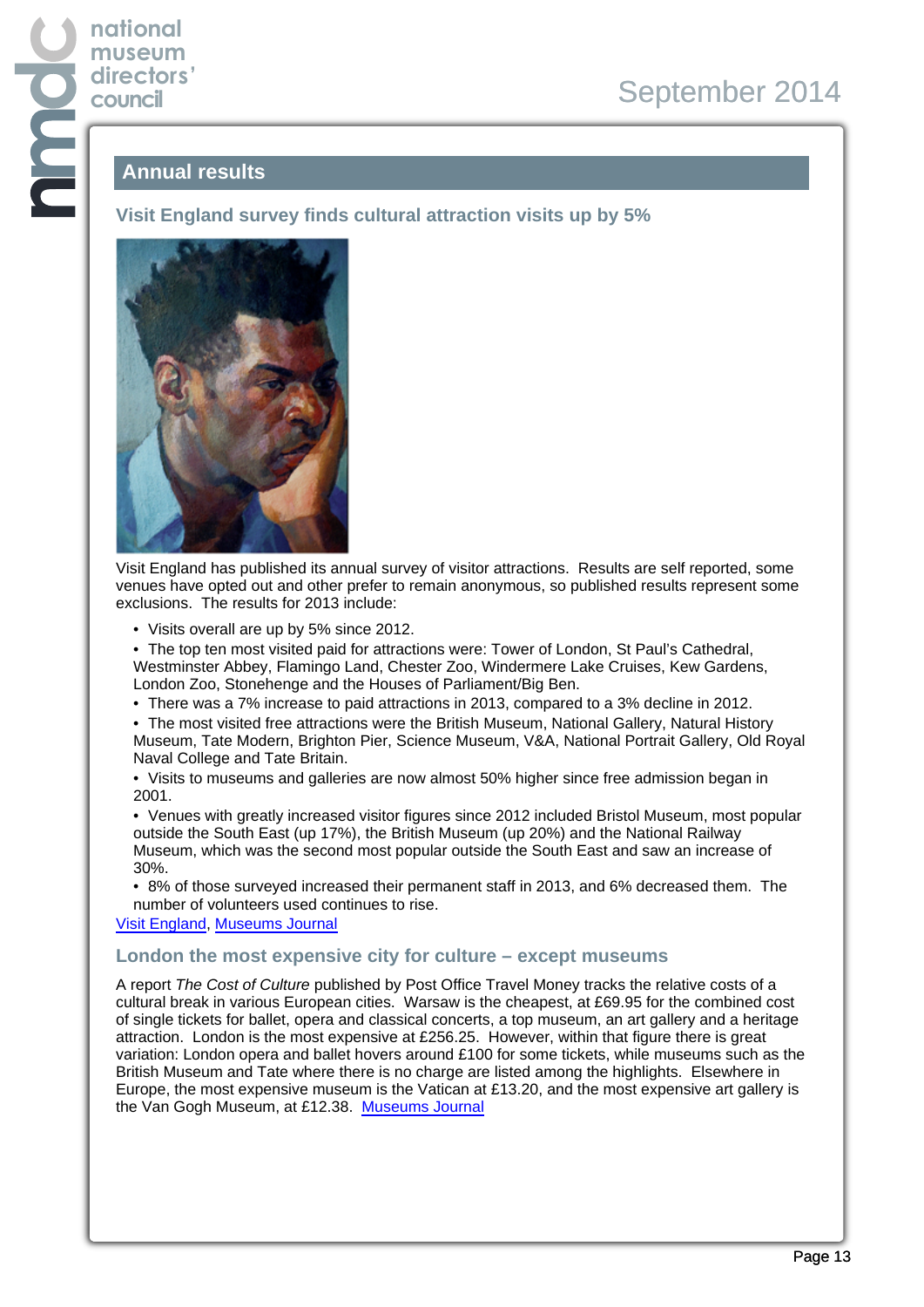# **Largely positive feedback for Arts Council Wales**

Arts Council Wales' client and stakeholder customer survey 2014 reports generally positive reactions to the funding body, with 80% of respondents saying that it is effective and relevant. Negative issues raised include lack of support for arts education and a lack of clarity around funding decisions. It is rated most highly at raising arts profile, providing expertise, widening participation and developing the arts in local communities. 15% think it is not effective at influencing entrepreneurs and decision makers: Chief Executive Nick Capaldi said that ACW will be publishing advocacy reports to begin to remedy this. [Arts Professional](http://www.artsprofessional.co.uk/news/arts-council-wales-given-thumbs-most-clients)

#### **Museums Association publishes annual report**

The Museums Association has published its annual report. The Association's membership has grown for the sixth consecutive year and now stands at 6,350 individual members, 573 institutional members and 262 corporate members. [Museums Journal](http://www.museumsassociation.org/news/02092014-ma-publishes-annual-report-for-2013-14)

# **Tech: tracking digitisation, going 3D**

#### **2014 survey tracks the impact of digital**

The Digital R&D Fund, which is collaboratively supported by ACE, Nesta and AHRC, is launching the second year of its survey to see how digital is impacting the cultural sector. 6,000 survey invitations have been issued, but if your organisation has not been contacted they invite you to get in touch.

Although digital engagement is widespread, the 2013 survey indicated that only 11% of respondents said they were reaping financial benefit from it. The fund says: "twelve months on, the picture may well be very different. The potential for big data and open data has been explored in blogs and forums across the country, and exciting concepts like wearable technology and the internet of things are gathering pace." [ArtsDigitalR&D](http://artsdigitalrnd.org.uk/digitalcultureresearch/)

#### **What the doctor ordered: how collaborative digitisation projects support library culture**

In July, the Wellcome Library and JISC announced that nine libraries would be collaborating to digitise 15 million pages of 19th century medical books. Writing for the Guardian Wellcome Library Director Simon Chaplin reflects on the benefits for history research – but also the wider implications for the sector. He says that by the end of the project, there will be a much clearer picture of what Victorian medical texts were 'canonical' and which peripheral.

He argues that such large projects are still worthwhile, even though Google is planning to digitise all of the 129,864,880 books ever printed. Acknowledging that Google is valued as a collaborative partner by many cultural institutions, including the British Library, he argues that it is important to have a more broadly owned cultural economy. He adds: "by embracing the opportunities digitisation offers to give more people more access to more books, libraries are ensuring that no one company or organisation can exert a monopoly. By making digitised books freely available, they ensure that no other library is disadvantaged and that there are as few obstacles to access as possible. Well-planned, collaborative digitisation can allow libraries to share the burden of preservation so we don't all end up jealously hoarding the same dwindling stock of physical books." [Guardian](http://www.theguardian.com/culture-professionals-network/culture-professionals-blog/2014/aug/28/digital-digitisation-libraries-books-wellcome?CMP=new_1194)

#### **Print yourself a palace – or a crustacean**

The use of 3D printers is becoming ever more ambitious as a US man printed off a (small) 3D castle in his garden, and says he has plans to print a 2 storey house next. At the other end of the scale, museum conference attendees in Germany learned how to print finely detailed crustaceans as a way to improve academic study of some of their more sophisticated appendages. [Independent,](http://www.independent.co.uk/life-style/gadgets-and-tech/worlds-first-3d-printed-castle-built-in-america-9693936.html) **[Smithsonian](http://nmnh.typepad.com/no_bones/2014/09/traveling-near-and-far-just-to-talk-about-crustaceans.html)** 

#### **Millennia in minutes**

The journal Science has published a study which tracks cultural influence over time in Europe and America, by plotting the places of birth and death of 150,000 prominent figures. It spans 2,600 years of history, from Ancient Egypt, the rise and fall of the Roman Empire, the ascendency of London, Paris and New York, and finally a concentration of cultural talent in Hollywood. A five minute animation shows cascading life arcs of birth and death through history, drawing on data from Freebase, 'a community curated database of people, places and things'. [Wired](http://www.wired.com/2014/08/an-infographic-that-maps-2600-years-of-cultural-history-in-5-minutes/)